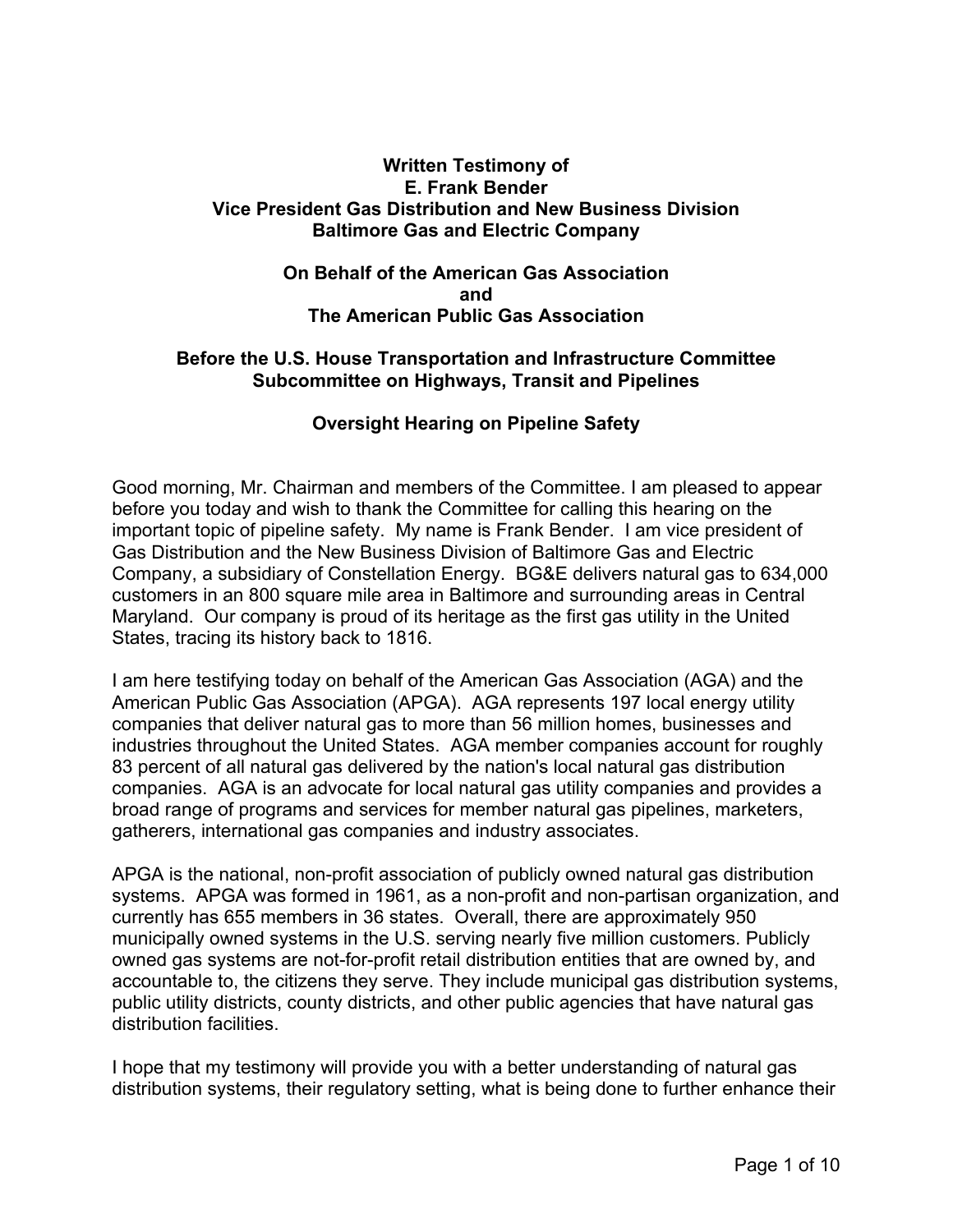safety and how together we can build upon the excellent record of safety natural gas utilities have established.

The last reauthorization of pipeline safety resulted in several significant mandates and initiatives aimed at enhancing safety. Since the passage of that bill in 2002, the Pipelines and Hazardous Materials Safety Administration (PHMSA) and the industry have made significant progress on each of those initiatives, and the record shows that things are proceeding very well, with only a few minor adjustments to be considered. In fact, our companies have identified only one major area we believe requires considerable improvement: that is the area of excavation damage prevention. Our companies believe your attention to more effective state excavation damage programs can and will result in real, measurable decreases in the number of incidents occurring on natural gas distribution pipelines each year. Although I will speak today on a number of issues the industry has considered in terms of further enhancing the safety record of natural gas pipelines, I will spend the majority of my time addressing excavation damage, the cause behind the majority of natural gas distribution pipeline incidents, and the need for Congress to provide an incentive for states to adopt stronger damage prevention programs.

# **Gas Distribution Utilities Serve The Customer**

In order to understand how distribution safety can be enhanced, it's first important to understand the function and structure of distribution pipelines.

Distribution pipelines are operated by natural gas utilities, sometimes called "local distribution companies" or LDCs. The gas utility's distribution pipes are the last, critical link in the natural gas delivery chain. To most customers, their local utilities are the "face of the industry". Our customers see our name on their bills, our trucks in the streets and our company sponsorship of many civic initiatives. We live in the communities we serve and interact daily with our customers and with the state regulators who oversee pipeline safety. Consequently, we take very seriously the responsibility of continuing to deliver natural gas to our communities safely, reliably and affordably.

# **The Difference in "Pipelines"**

Understandably, most customers link all "pipelines" together, however there are indeed significant differences between the liquid transmission systems, natural gas transmission systems and the natural gas distribution systems operated by local gas utilities. Each type of pipeline system faces different challenges, operating conditions and consequences of incidents.

Interstate transmission systems are generally made up of long, straight runs of large diameter steel pipelines, operated at high volumes and high pressures. These larger transmission lines feed natural gas to the gas distribution utility systems.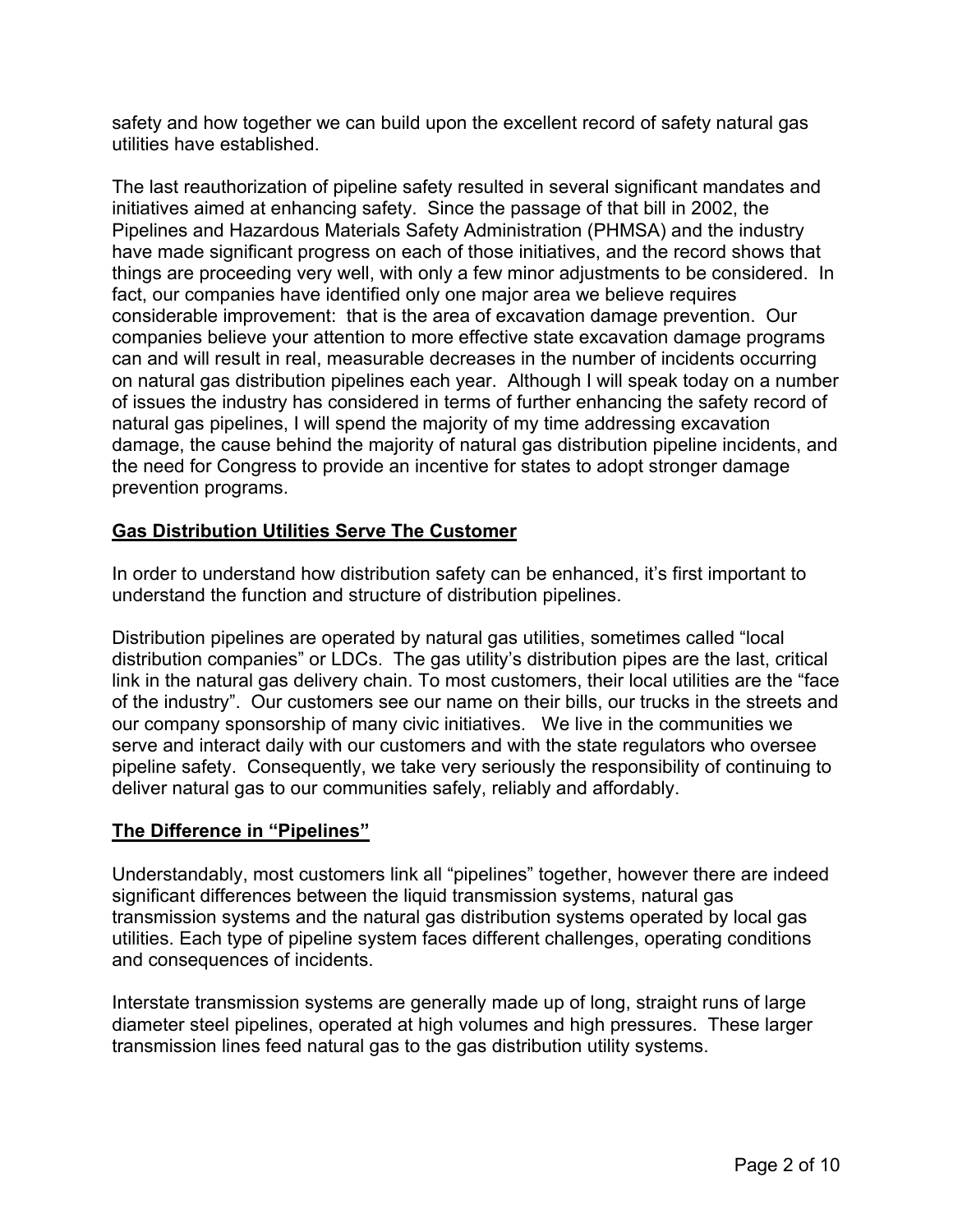Gas distribution utility systems, in contrast, are configured like spider webs, operate at much lower volumes and pressures and always carry gas that has been odorized for easy leak detection. Distribution pipeline systems exist in populated areas, which are predominantly urban or suburban.

Distribution pipelines are generally smaller in diameter (as small as 1/2 inch), operate at pressures ranging upward from under one pound per square inch, and are constructed of several kinds of materials including a large amount (over 40 percent) of noncorroding plastic pipe. Distribution pipelines also have frequent branch connections, since most customers require individual service lines. Most distribution systems are located under streets, roads, and sidewalks and when working on them, care must be taken not to unnecessarily disrupt the flow of traffic and of commerce. Because distribution pipelines provide a direct feed to customers, the use of in-pipe inspection tools usually requires natural gas service to customers to be interrupted for a period of time.

It should be further noted that utility system customers play a unique role in identifying and reporting gas odors. At BG&E, our 610,000 customers also serve as early alert systems, by monitoring for odors that may indicate an unsafe condition and promptly calling our call center. For these reasons, gas distribution utility systems are quite different from transmission systems.

Federal regulations recognize the differences between these types of pipelines, and different sets of rules have been created for each. 49 CFR Part 192 sets out the regulations for natural gas transmission and distribution pipelines and the rules discriminate between the two, while 49 CFR Part 195 sets out the regulations for liquid transmission lines.

# **Regulatory Authority**

As part of an agreement with the federal government, in most states, state pipeline safety authorities have primary responsibility to regulate natural gas utilities as well as intrastate pipeline companies. However, state governments have to adopt as minimum standards the federal safety standards promulgated by the U.S. Department of Transportation (DOT.) In exchange, DOT reimburses the state for up to 50% of its pipeline safety enforcement costs. Therefore, the actions of Congress affect state regulations and our companies. The states may also choose to adopt standards that are more stringent than the federal ones, and many have done so. BG&E and many other distribution system operators report being in close contact with state pipeline safety inspectors. As a result of these interactions, distribution operator facilities are subject to more frequent and closer inspections than required by the pipeline safety regulations.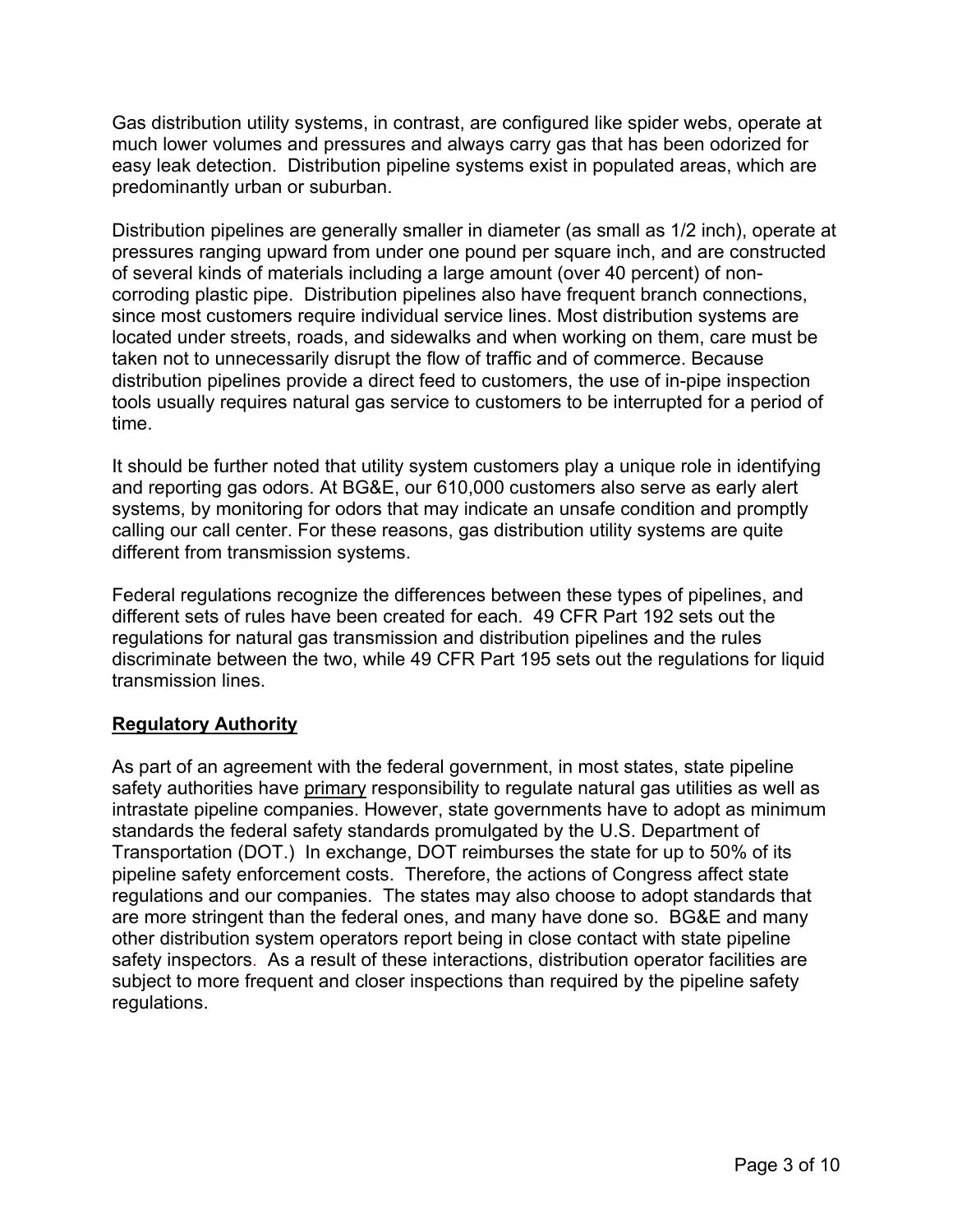# **Natural Gas Utilities Are Committed to Safety**

Our commitment to safety extends beyond government oversight. Indeed, safety is our top priority -- a source of pride and a matter of corporate policy for every company. These policies are carried out in specific and unique ways. Each company employs safety professionals, provides on-going employee evaluation and safety training, conducts rigorous system inspections, testing, and maintenance, repair and replacement programs, distributes public safety information, and complies with a wide range of federal and state safety regulations and requirements. Individual company efforts are supplemented by collaborative activities in the safety committees of regional and national trade organizations. Examples of these groups include the American Gas Association, the American Public Gas Association and the Interstate Natural Gas Association of America.

We continually refine our safety practices. Natural gas utilities spend an estimated \$6.4 billion each year in safety-related activities. Approximately half of this money is spent in compliance with federal and state regulations. The other half is spent, as part of our companies' voluntary commitment to ensure that our systems are safe and that the communities we serve are protected.

Our industry's commitment to safety is borne out each year through the federal Bureau of Transportation Statistics' annual figures. Delivery of energy by pipeline is consistently the safest mode of energy transportation. Natural gas utilities are dedicated to continuing to improve on this record of safe and reliable delivery of natural gas to our customers.

# **What Are The Facts About Gas Distribution Safety Incidents?**

As part of our commitment to safety, through the DOT pipeline statistic database, gas utility trade associations monitor the number and causes of all reportable incidents on the nearly 2-million mile natural gas distribution system. An examination of DOT's statistics tells a tale of two trends.

 A comparison of reportable incidents along the natural gas distribution system between 2001 and 2005 is depicted in the chart labeled Exhibit 1. The chart highlights the existence of two different types of incidents: those caused by factors the pipeline operator can directly control, such as improper welds, material defects, incorrect operation, corrosion or excavation damage by a utility contractor; and those caused by factors the pipeline has little or limited ability to control, such as excavation damage by a third party, earth movement, structure fires, floods, vandalism and lightning.

The record shows that between 2001 and 2005, 82 percent of all reported incidents were the result of excavation damage by a third party or other factors the utility company had little or no control over. The number of incidents operators could control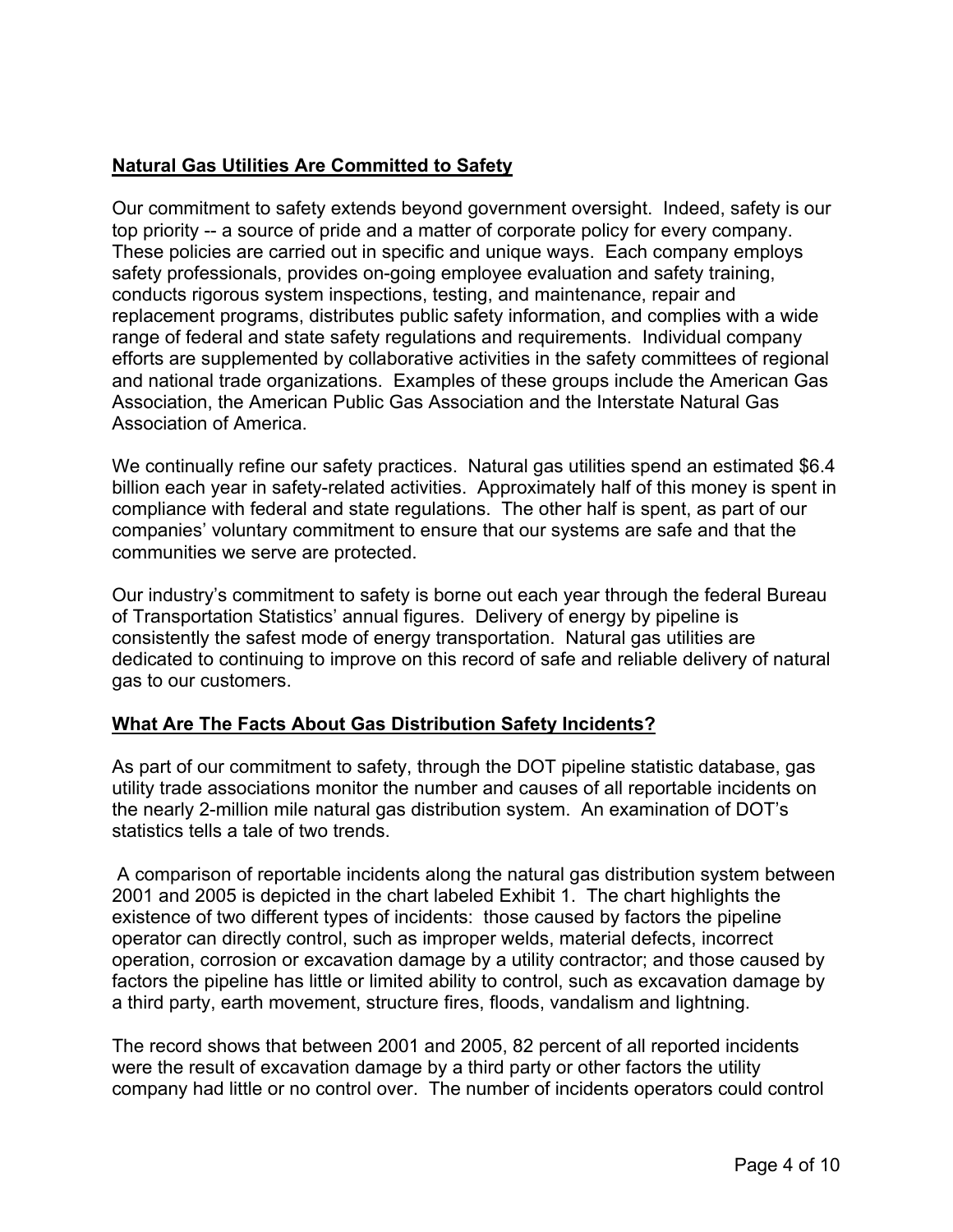remained a small portion of overall incidents. In addition, statistics show that it is incidents caused by factors beyond the control of pipeline operators that are on the increase, with more reported incidents every year except 2002. (The dip in 2002 is attributed to a slowdown in construction-related activities to the post-9/11 downturn in the economy.)

In many cases, the typical "little or no control" incident involves a local excavator who has decided to expedite an excavation project at the calculated risk of hitting a line. The excavator's actions, while irresponsible and risky, generally lie outside the jurisdiction of PHMSA. Given that willful negligence is generally difficult to prove and despite efforts by PHMSA, pipeline operators and others to educate excavators about the need for safe digging practices, third party excavation damage remains the single largest cause of incidents along the natural gas distribution system, accounting for almost half (48 percent) of incidents beyond the utility's ability to control. Pipeline operators recognize the need to change this risky behavior in order to protect their lines and have used educational efforts to help raise awareness about the need for safe practices, but with a limited effect.

As the data demonstrates, the most effective way to minimize safety incidents on our distribution lines is to make incidents caused by excavation damage an endangered species. Congress has long recognized that excavation damage to gas and hazardous liquid pipelines is a major safety concern. This was the major reason for passage of damage prevention legislation passed in 1999 with the Transportation Equity Act of the 21<sup>st</sup> Century and in 2002 with the Pipeline Safety Improvement Act. These measures have made a substantial contribution toward decreasing the number of incidents**;** but more can be done, with your continued support.

# **How Can the Distribution Integrity Process Affect Pipeline Safety Reauthorization?**

Since the passage of the 2002 Pipeline Safety Improvement Act, AGA and APGA member companies with natural gas transmission pipelines have been resolutely implementing the requirements of the gas transmission integrity rule. It is a learning process for both operators and inspectors as together they proceed through the various steps of the implementation process. When PHMSA decided to promulgate the transmission rule, AGA and APGA stated that our members supported taking a responsible course of action in seeking to enhance transmission pipeline integrity. Our members continue to believe that such a course of action will yield safety benefits, due to the transmission integrity regulation.

Last year, PHMSA embarked on an effort to develop a regulation governing distribution integrity management programs (DIMP). Again, AGA and APGA's member companies have fully supported taking a responsible course of action in seeking to enhance distribution pipeline integrity. As a starting point for distribution system regulation, PHMSA has followed the directives of the DOT Inspector General and the findings of a joint federal, state, industry and public stakeholder group that met for one year. Those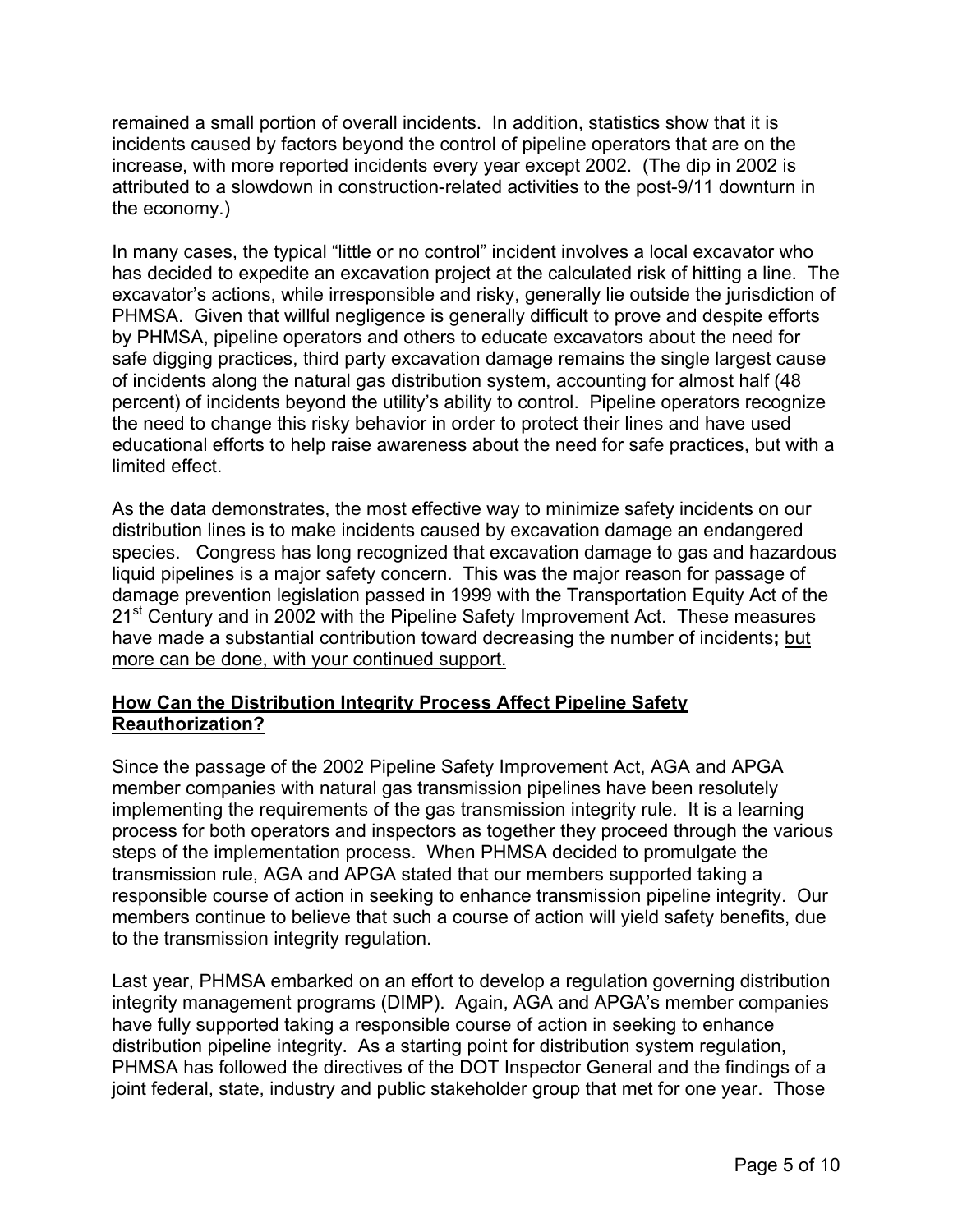findings are presented in the report *Integrity Management for Gas Distribution, Report of Phase 1 Investigations* released in December of 2005. The DIMP stakeholder group found that to achieve distribution safety enhancements while ensuring continued reliable delivery of gas at an affordable cost to customers, a high-level flexible rule should be promulgated by PHMSA requiring each operator of a gas distribution system to develop and implement a formal integrity management plan that addresses key elements outlined by the DOT Inspector General. The group also found that this rule should be implemented in conjunction with a nationwide education program on 3-digit One-Call dialing, plus continuing R & D.

First and foremost, the stakeholder group determined that the wide differences between gas distribution pipeline systems operated across the U.S. make it impractical to simply apply the integrity management requirements for gas transmission pipelines to distribution. The diversity among gas distribution pipeline operators also makes it impractical to establish prescriptive requirements that would be appropriate for all circumstances. Over half the distribution operators that will be affected by this rule are small entities – city owned utilities that serve fewer than one thousand customers and have revenues less than one million dollars per year. Thus, it is important that any rule not impose a one-size fits all approach. The DIMP stakeholder group found that it would be most appropriate to require that all distribution pipeline operators, regardless of size, implement an integrity management program that would contain seven key elements:

- 1. Develop and implement a written integrity management plan.
- 2. Know its infrastructure.
- 3. Identify threats, both existing and of potential future importance.
- 4. Assess and prioritize risks.
- 5. Identify and implement appropriate measures to mitigate risks.
- 6. Measure performance, monitor results, and evaluate the effectiveness of its programs, making changes where needed.
- 7. Periodically report performance measures to its regulator.

These seven elements will be clarified by way of guidance being developed by a nationally recognized standards body to provide a basis for operator compliance and for regulator enforcement. The DIMP stakeholder group found that this guidance should also focus on ways of verifying the effectiveness of an operator's leak management program as an essential element of a risk-based distribution integrity management approach.

AGA and APGA are committed to working with all stakeholders toward completion of the distribution integrity management rule by PHMSA early next year.

The DIMP stakeholder group also found that federally mandated installation of excess flow valves on service lines to customers is not appropriate under the distribution integrity regulation. State, industry and public members of the DIMP stakeholder group submitted formal comments to PHMSA recommending that operators who choose not to voluntarily install excess flow valves, develop a process whereby the installation of these valves for specific service lines is based on defined risk criteria. The members of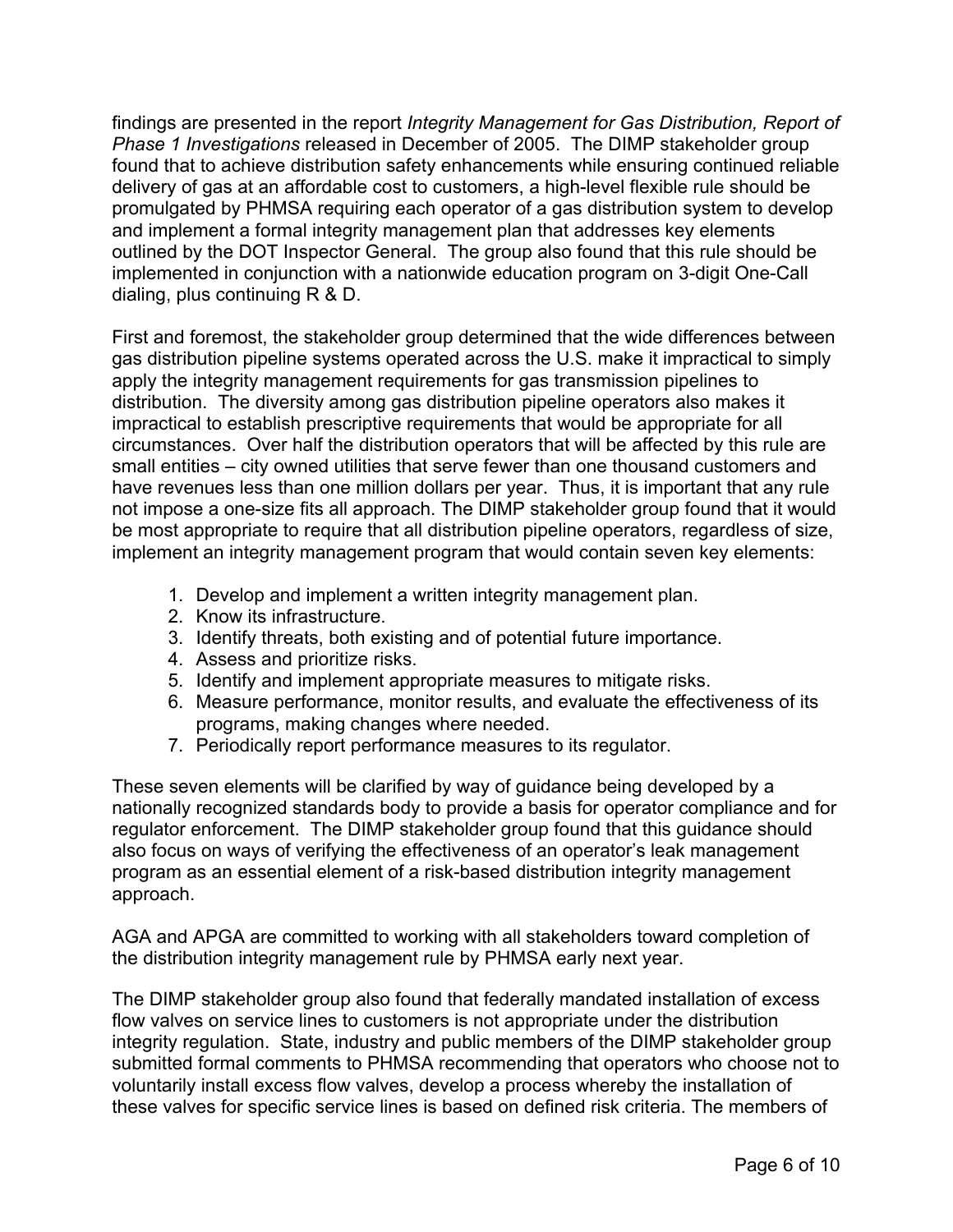this stakeholder group outlined decision criteria for installation of the valves, also concluding that, depending on the situation, there may be more effective methods for controlling the risk to a service line.

AGA does not support federally mandated installation of excess flow valves; nor does such a mandate have the support of the majority of state safety regulatory agencies, many of which are satisfied that operators are installing them where they can be effective. The National Association of Utility Regulatory Commissioners (NARUC) and the National Association of Pipeline Safety Representatives (NAPSR) passed resolutions to that effect. Many utilities already install these valves voluntarily and their number is expected to grow.

At the same time, over the past several years, AGA has facilitated forums with industry and regulators to ensure dissemination of the most up-to-date operational information about excess flow valves. We believe that operators now have the information needed to determine if these valves would be effective for their system. Combined with the proposed risk-based criteria, the operator's decision on whether to install the valves would have a sound technical basis to provide such protection where it is most appropriate.

## **Excavation Damage – The Big Threat to Distribution Pipelines**

With that, we turn again to an examination of excavation damage on natural gas distribution lines. As the distribution safety statistics have repeatedly shown, excavation damage represents the single greatest threat to distribution system safety, reliability and integrity. Although the nationwide education program on the three-digit One-Call dialing to prevent excavation damage, together with the DIMP rule, is a step in the right direction, the DIMP stakeholder group found that more is needed.

Gas pipeline facility operators are required to have damage prevention programs under current DOT regulations. However, preventing excavation damage to gas pipelines is not completely under the control of such operators. Reducing this threat requires affecting the behavior of persons not subject to the jurisdiction of pipeline safety authorities (e.g. excavators working for entities other than pipeline facility owners/operators) Pipeline facility operators currently approach this through educational efforts.

Data from the last five years has demonstrated that states, such as Minnesota, Virginia, Georgia, Connecticut and Massachusetts, experienced a substantially lower rate of excavation damage to pipeline facilities than states that do not have stringent enforcement powers and/or programs. I've brought along a chart that compares the measurable results of effective programs in Virginia and Minnesota against the results in a state where the absence of some key processes precludes an effective program (Attachment 2). The lower rate of excavation damage translates directly to a substantially lower risk of serious incidents on gas and hazardous liquid pipelines and avoided consequences resulting from excavation damage to pipelines.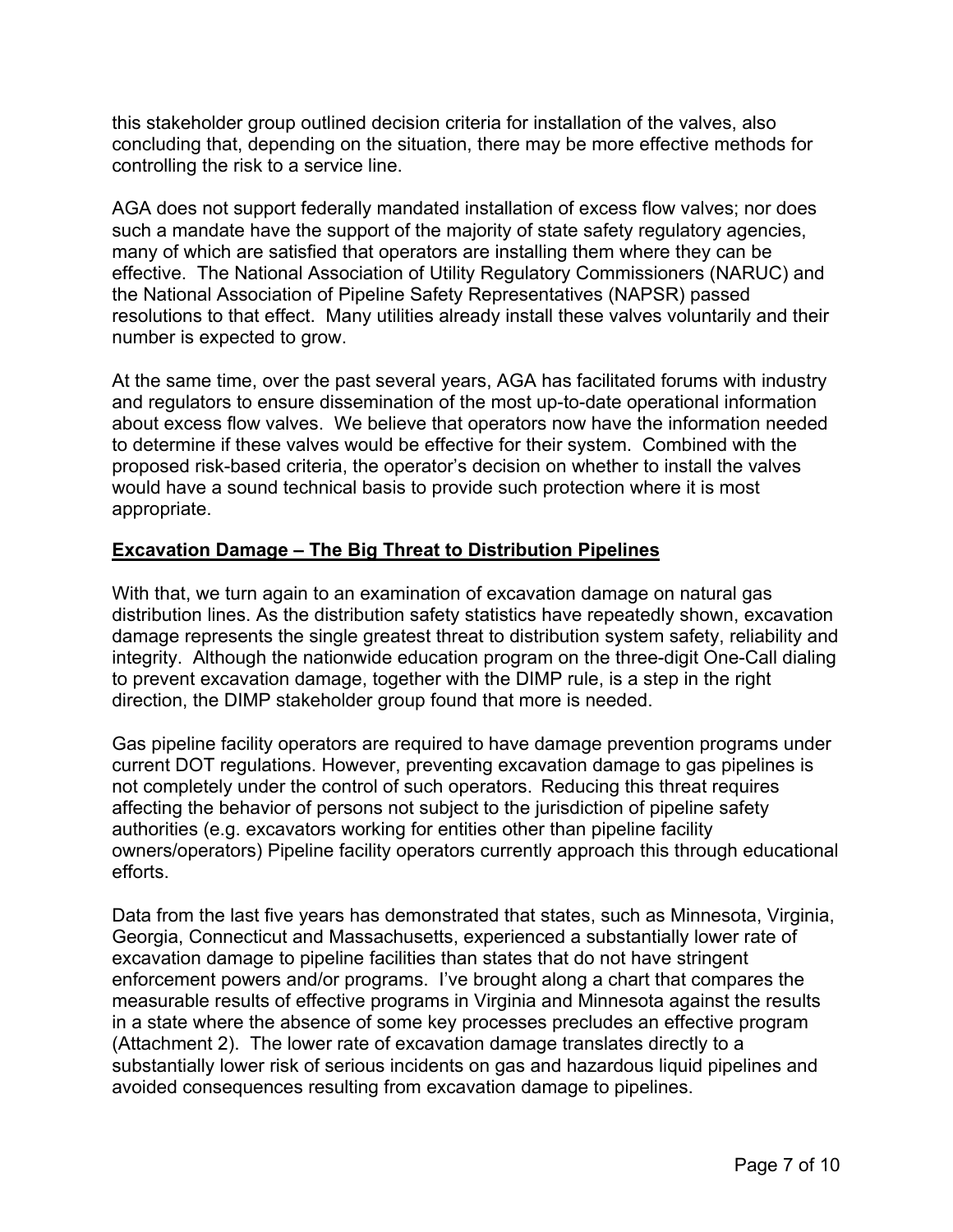The DIMP stakeholder group explored a variety of approaches to enhance damage prevention programs. The group found that a comprehensive damage prevention program includes not only education but also effective enforcement. Currently, the U.S. Department of Justice is responsible for enforcing federal infrastructure damage prevention statutes on parties conducting excavations. However, and most unfortunately, the Department has rarely exercised such authority.

Programs such as Virginia's show that nine key elements must be present and functional for the damage prevention program to be effective. The DIMP group concluded that federal legislation would be necessary to encourage such programs in all states. This should include providing additional funding for the states, apart from funding already being provided under the matching grants or One-Call programs.

As quoted from the above mentioned DIMP report, the nine elements a state program should have are as follows:

- (1) Effective communication between operators and excavators -- Provide for appropriate participation by operators, excavators, and other stakeholders in the development and implementation of methods for establishing and maintaining effective communications between stakeholders from receipt of an excavation notification until successful completion of the excavation, as appropriate.
- (2) Fostering support and partnership of stakeholders -- Have a process for fostering and ensuring the support and partnership of stakeholders including excavators, operators, locators, designers, and local government in all phases of the program.
- (3) Operator's use of performance measures Include a process for reviewing the adequacy of a pipeline operator's internal performance measures regarding persons performing locating services and quality assurance programs.
- (4) Partnership in employee training Provide for appropriate participation by operators, excavators, and other stakeholders in the development and implementation of effective employee training programs. This would ensure that operators, the one-call center, the enforcing agency and the excavators have partnered to design and implement training for employees of operators, excavators and locators.
- (5) Partnership in public education Have a process for fostering and ensuring active participation by all stakeholders in public education for damage prevention activities.
- (6) Dispute resolution process Feature a process for resolving disputes that defines the state authority's role as a partner and facilitator to resolve issues.
- (7) Fair and consistent enforcement of the law -- Provide for the enforcement of its damage prevention laws and regulations for all aspects of the excavation process including public education. The enforcement program must include the use of civil penalties for violations found by the appropriate state authority.
- (8) Use of technology to improve all parts of the process Include a process for fostering and promoting the use, by all appropriate stakeholders, of improving technologies that may enhance communications, locate capability, and performance tracking.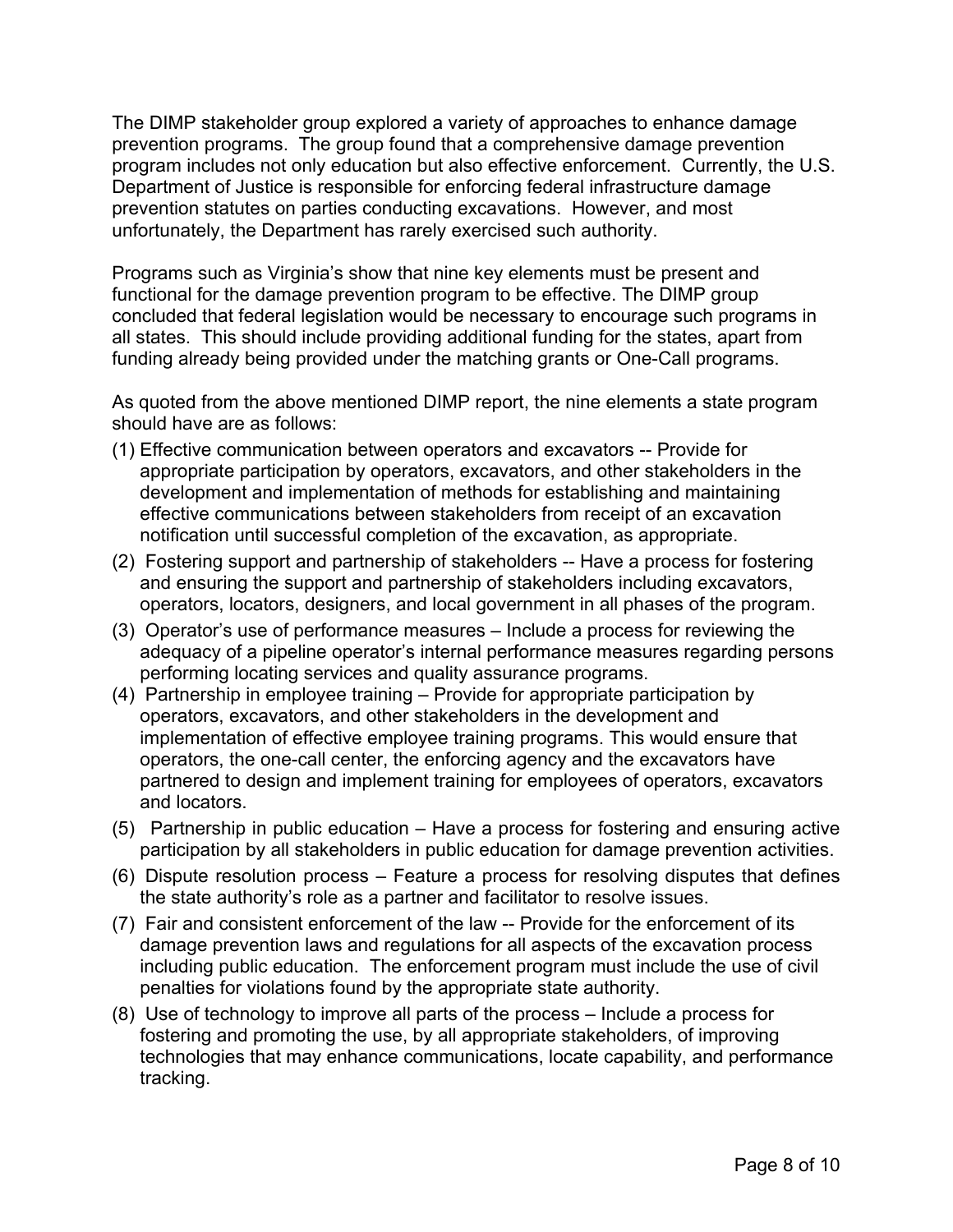(9) Analysis of data to continually evaluate/improve program effectiveness – Contain a process for review and analysis of the effectiveness of each program element, and for implementing improvements identified by such program reviews.

AGA and APGA recommend that legislation be passed that modifies USC Title 49 Subtitle VIII, Chapter 601, *§ 60105 - State pipeline safety program certifications*, to insert a new section outlining the nine elements and providing for additional funding for implementation of the program. Such funding should be allocated directly to the State agency having oversight over pipeline safety. In addition to our own members as excavators, a variety of stakeholders will be affected by the proposed legislation, including in most states, entities presently not under the jurisdiction of state pipeline safety authorities. Accordingly, funding authority for the program should be sought from general revenues.

Past experience shows that without legislation, PHMSA's action under its existing authority had a limited effect mostly because many of the entities perpetrating excavation damage were outside the agency's jurisdiction. Moreover, without associated funding, a legislative mandate for an enhanced program -- be it at the federal level or at the state level -- would be equivalent to an unfunded mandate, and have minimal effect on existing state programs.

Finally, AGA and APGA support providing continued funding authority for grants to states to support One-Call programs and for partial funding of the Common Ground Alliance (CGA) damage prevention organization. The CGA has been instrumental in bringing to the forefront the need for excavation damage prevention as a shared responsibility among all locators, One-Call system operators, excavators and owners or operators of buried infrastructure facilities. Development and adoption of consensusbased best practices, education, and damage data collection are significant and worthwhile efforts under CGA sponsorship and should be continued.

The statistics are clear. Excavation damage prevention presents the single greatest opportunity for distribution safety enhancements.

### **Gas Transmission Integrity Reassessment Time Interval**

The Interstate Natural Gas Association of America testimony today addresses the validity of the 7-year law-mandated reassessment interval required by the gas transmission integrity rule. In particular, gas company planning personnel view the overlap between the baseline assessments and the reassessments that must take place for a pipeline segment in year 7 after the baseline assessment, as representing an unwarranted spike in workload and demand for services, with possible gas supply interruptions. This will affect interstate as well as intrastate transmission systems. AGA and APGA believe that a pipeline segment's reassessment interval should be based on technical arguments. It is our hope that in evaluating the appropriateness of the 7-year requirement, the U.S. General Accountability Office (GAO) will seek to uncover all of the facts and that based on the GAO report, Congress would then consider options for